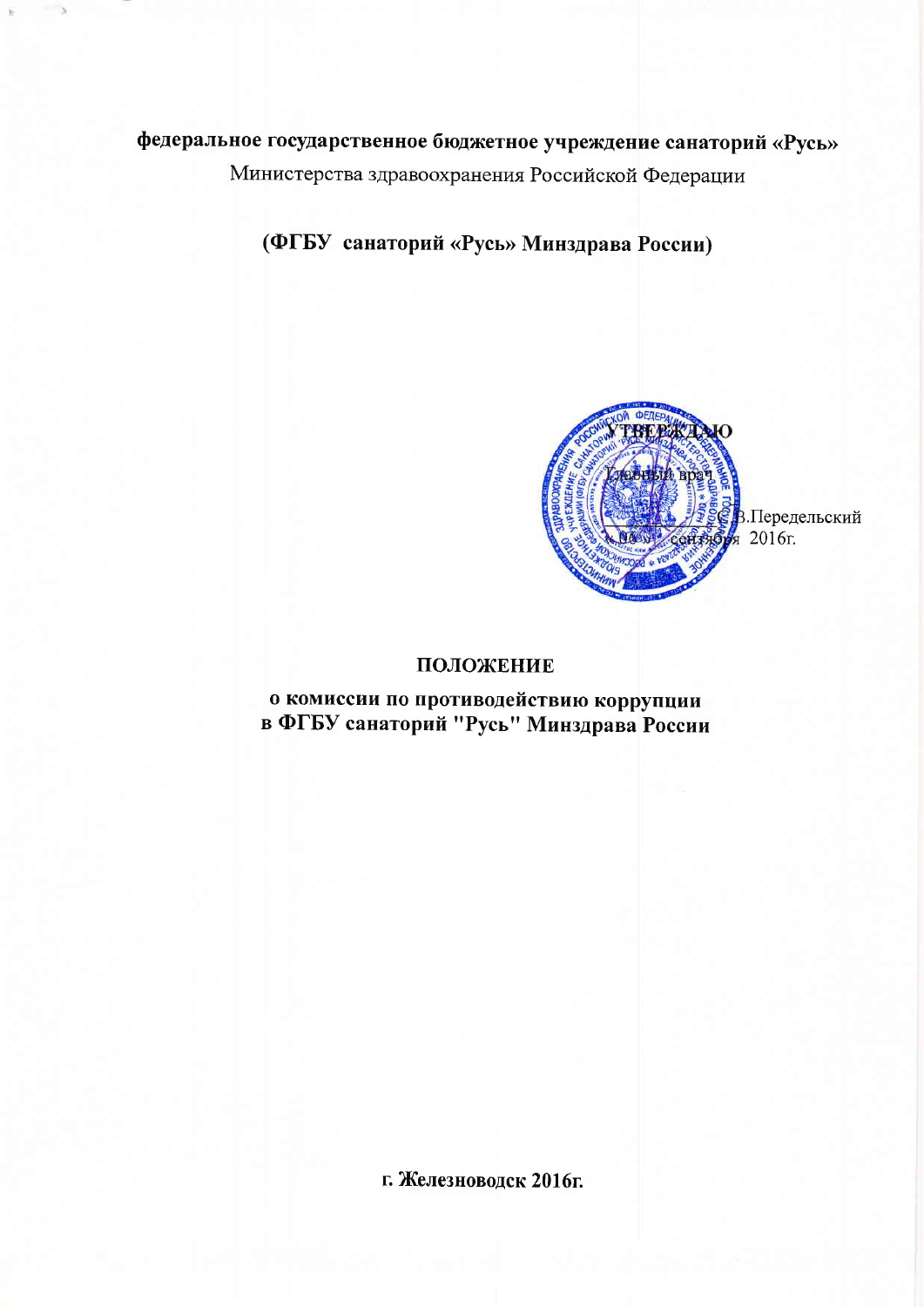ФГБУ санаторий «Русь» Минздрава России

федеральное государственное бюджетное учреждение санаторий «Русь»

Министерства здравоохранения Российской Федерации

(ФГБУ санаторий «Русь» Минздрава России)

#### ПОЛОЖЕНИЕ

## о комиссии по противодействию коррупции в ФГБУ санаторий "Русь" Минздрава России

Разработано: Юрисконсульт

Е.В. Колесникова

Введен впервые «01» января 2016 года Редакция «06» сентября 2016

г. Железноводск 2016 г.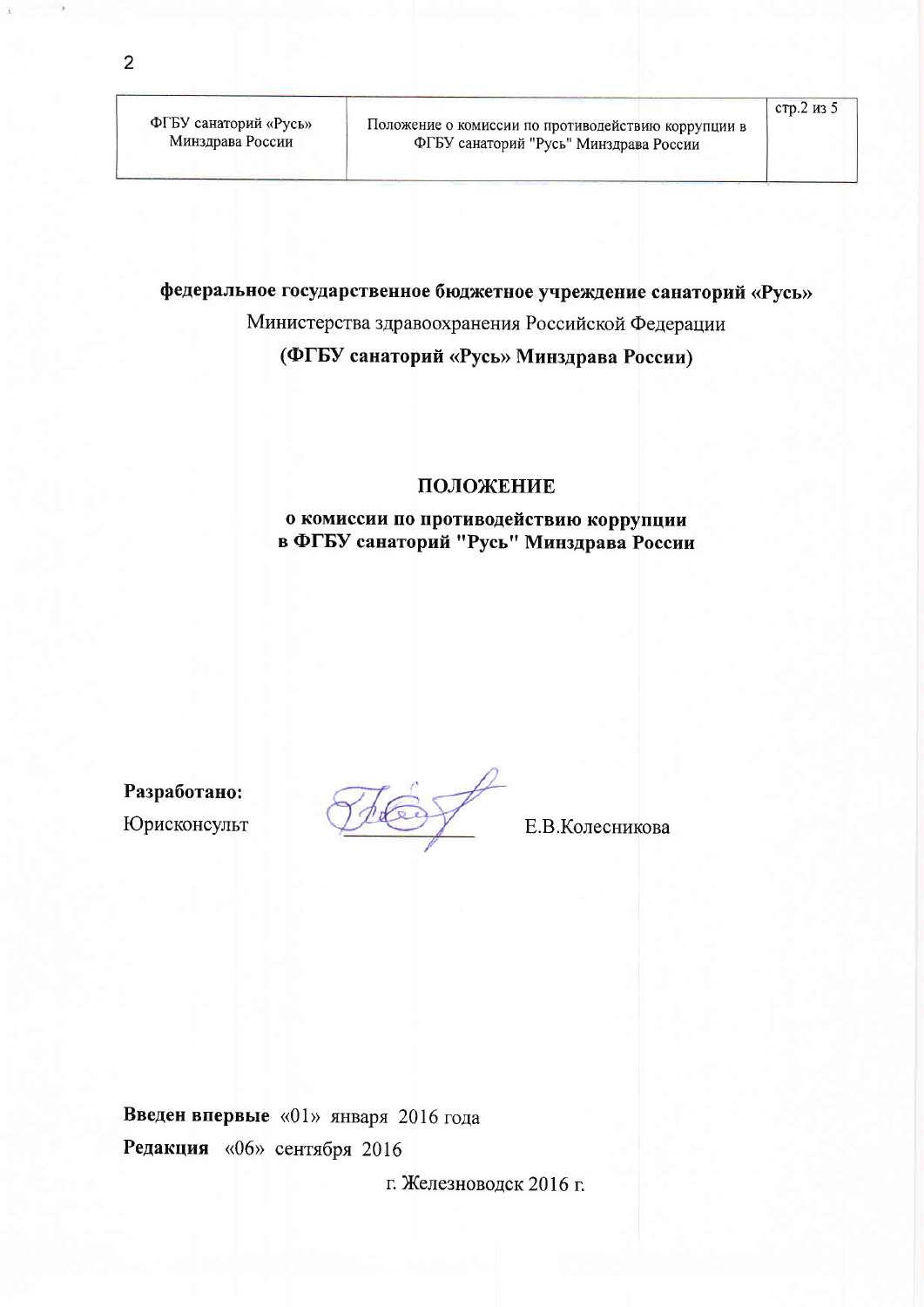1.1. Комиссия по противодействию коррупции в ФГБУ санаторий "Русь" Минздрава России (далее - Комиссия) образована в целях:

- осуществления в пределах своих полномочий деятельности, направленной на противодействие коррупции в ФГБУ санаторий "Русь" Минздрава России (далее - Организация);

- обеспечения защиты прав и законных интересов граждан, общества и государства от угроз, связанных с коррупцией;

создания системы противодействия коррупции  $\bf{B}$ деятельности Организации;

- повышения эффективности функционирования Организации за счет снижения рисков проявления коррупции;

1.2. Комиссия в своей деятельности руководствуется Конституцией Российской Федерации. законами Российской Федерации. законами Ставропольского края, указами и распоряжениями Президента Российской Федерации, Постановлениями и распоряжениями Правительства Российской Федерации, Постановлениями и распоряжениями Правительства Ставропольского края, приказами Министерства здравоохранения Российской Федерации, а также локальными нормативными актами. регулирующими антикоррупционную деятельность в Организации, в том числе настоящим Положением.

## II. Состав и принципы образования Комиссии

2.1. Состав Комиссии состоит из 5 работников Организации. Председатель комиссии утверждается приказом главного врача Организации.

2.2. Персональный состав Комиссии утверждается приказом главного врача Организации.

#### III. Полномочия Комиссии

3.1. Комиссия в пределах своих полномочий:

- формирует и координирует антикоррупционную политику в Организации и осуществляет контроль за ее проведением;

- разрабатывает систему мер, направленных на ликвидацию (сокращение) условий, порождающих, провоцирующих и поддерживающих коррупцию во всех ее проявлениях;

- проводит работу по разъяснению работникам Организации основных положений международного и федерального законодательства, а также нормативнометодических рекомендаций Минздрава правовых актов И России  $\Pi$ <sup>O</sup> противодействию коррупции, требований к служебному поведению работников, механизмов возникновения конфликтов интересов;

- взаимодействует с федеральными органами государственной власти, органами государственной власти субъектов Российской Федерации, органами местного самоуправления, правоохранительными органами, организациями, со средствами массовой информации по вопросам противодействия коррупции;

взаимодействует с правоохранительными органами, предоставляет документы и иные материалы, при решении вопросов, относящихся к компетенции Комиссии, а также направляет заявления и ходатайства:

- изучает, анализирует и обобщает поступающие в Комиссию документы и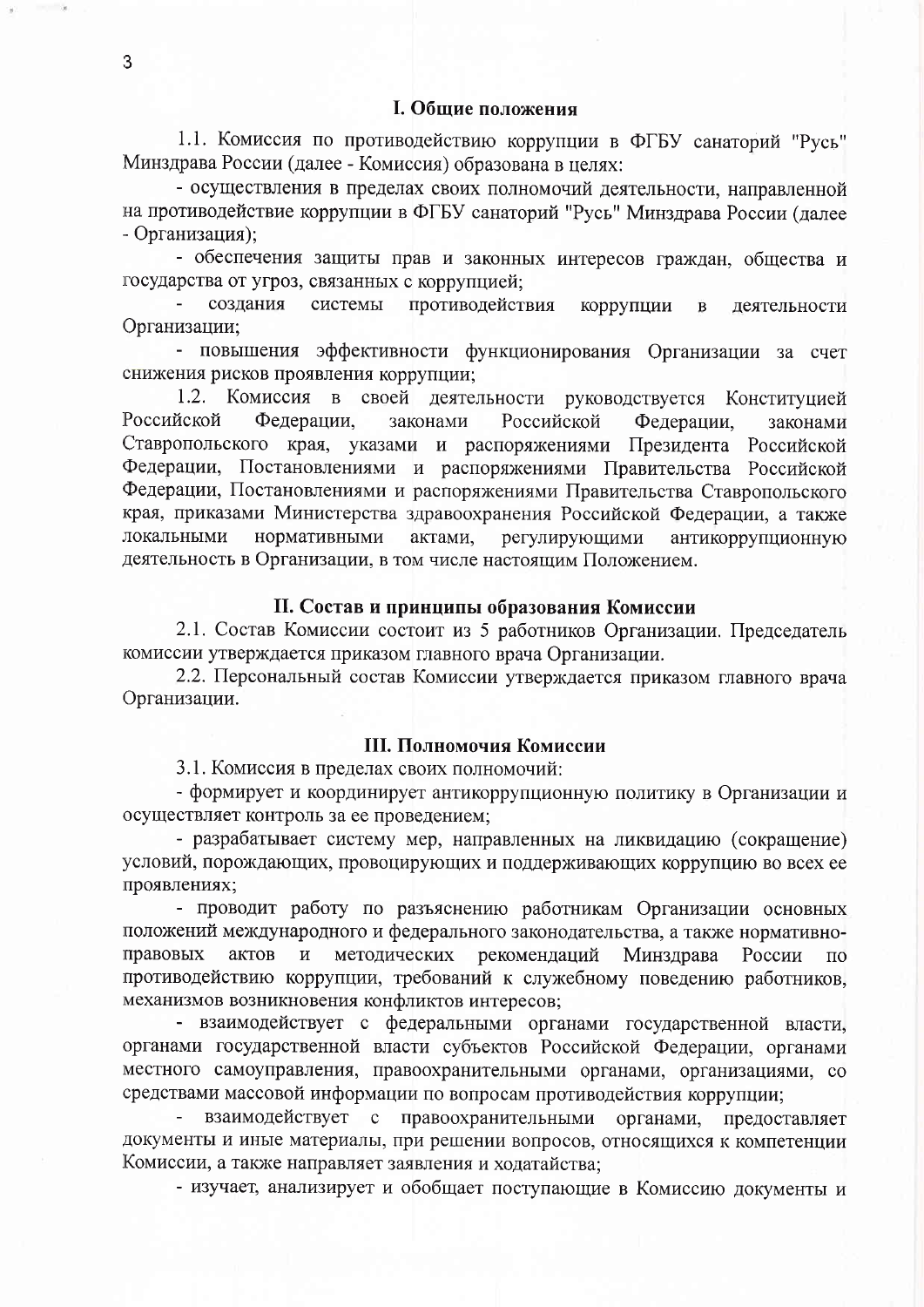иные материалы о коррупции и противодействии коррупции, информирует о результатах этой работы вышестоящие организации и работников Организации;

- изучает отечественный и зарубежный опыт в области противодействия предложения по  $e_{\Gamma}$ использованию  $\mathbf{B}$ деятельности коррупции, ГОТОВИТ Организации;

- организует и проводит совещания, семинары и иные мероприятия для достижения вышеперечисленных целей.

3.2. Комиссия рассматривает также вопросы, связанные с:

- анализом должностных обязанностей работников Организации, исполнение которых в наибольшей мере подвержено риску коррупционных проявлений;

внелрением механизмов дополнительного внутреннего контроля за деятельностью работников Организации, исполняющих должностные обязанности, в наибольшей мере подверженные риску коррупционных проявлений;

- формированием нетерпимого отношения к проявлениям коррупции со стороны работников Организации, пациентов, иных граждан и контрагентов;

- внедрением и развитием информационно-коммуникационных технологий в деятельности Организации, позволяющих сократить имеющиеся причины и условия для возникновения коррупции.

#### IV. Организация работы Комиссии

4.1. Комиссия проводит заседания не реже одного раза в полугодие.

Mepe необходимости, вправе Председатель Комиссии,  $\overline{10}$ созвать внеочередное заседание Комиссии. Заседания могут быть как открытыми, так и закрытыми.

4.2. Заседание Комиссии проводит председатель Комиссии, а в его отсутствие по его поручению - заместитель председателя Комиссии. На заседании секретарем Комиссии ведется протокол, который подписывается председательствующим и секретарем. Для реализации решений Комиссии по ходатайству ее председателя могут издаваться приказы, распоряжения главного врача Организации.

4.3. Заседание Комиссии правомочно, если на нем присутствует более половины от общего числа членов Комиссии. Решение Комиссии принимается большинством голосов от общего числа членов Комиссии, присутствующих на заседании.

 $4.4.$ Члены Комиссии обязаны присутствовать на ее заседаниях. О невозможности присутствовать на заседании Комиссии по уважительной причине член Комиссии заблаговременно информирует председателя Комиссии.

4.5. При необходимости на заседания Комиссии могут приглашаться компетентные рассматриваемых вопросах работники Организации,  $\mathbf{B}$ представители федеральных органов государственной власти, органов государственной власти субъектов Российской Федерации, органов местного самоуправления, правоохранительных органов и иных организаций.

4.6. Председатель Комиссии:

- планирует и организует работу Комиссии в соответствии с планом антикоррупционных мероприятий;

- созывает и проводит заседания Комиссии;

- представляет Комиссию в отношениях с федеральными органами государственной власти, органами государственной власти Ставропольского края, органами местного самоуправления, Советом при Президенте Российской